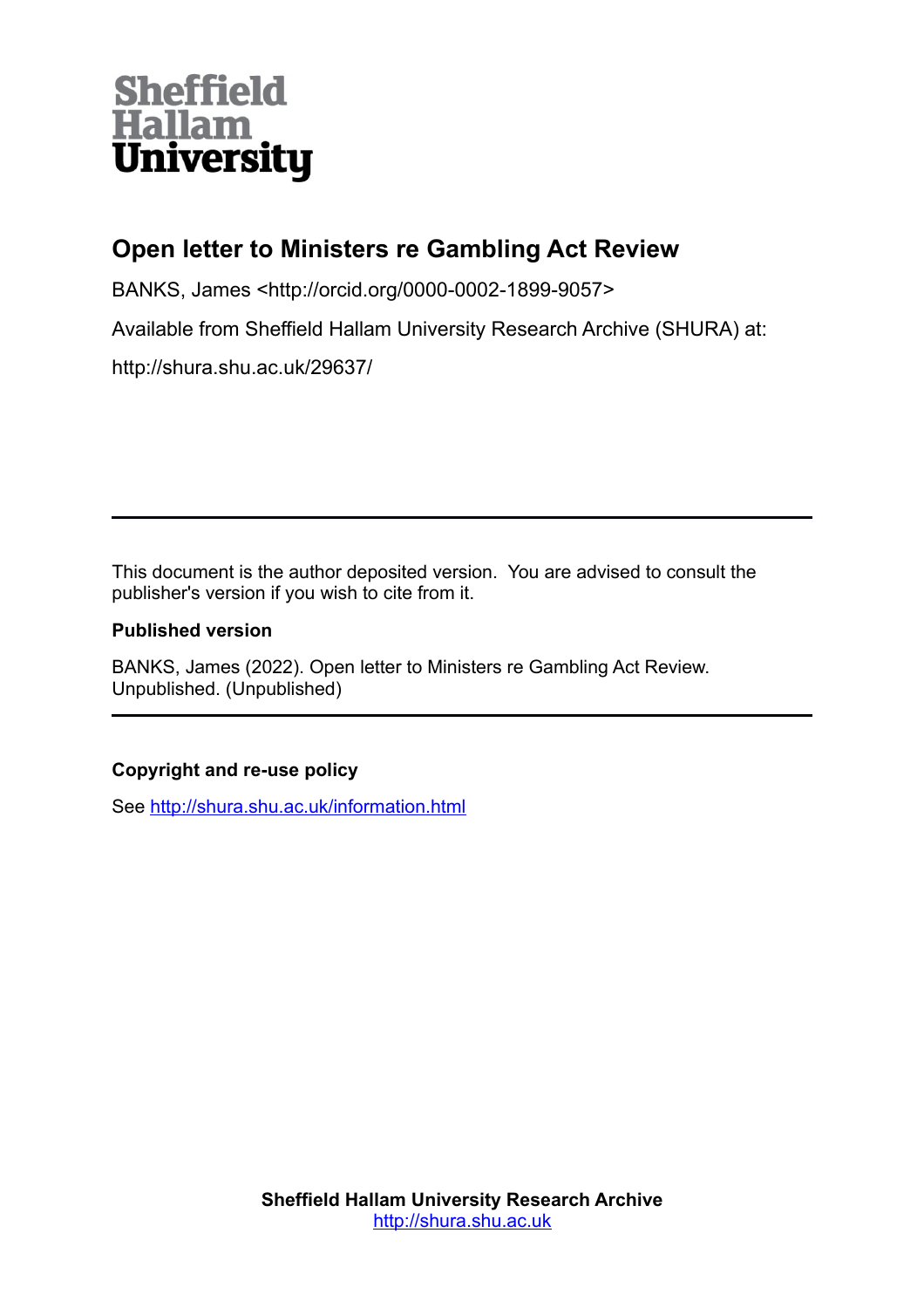Nadine Dorries, Secretary of State, Department for Digital, Culture, Media and Sport

Sajid Javid, Secretary of State, Department for Health and Social Care

Chris Philp, Parliamentary Under-Secretary of State at the Department for Digital, Culture, Media and Sport with responsibility for Gambling

Maggie Throup, Parliamentary Under-Secretary of State for Vaccines and Public Health at the Department for Health and Social Care

Dear Secretary of State/Minister,

#### **Gambling Regulation**

We are aware that Government is considering the evidence received in response to its Consultation on the 2005 Gambling Act Review and will be publishing a White Paper on the subject in the near future. We are 50 academics from over 20 British universities, service providers and experts by experience, who believe that this represents an opportunity for significant reform of the way commercially provided gambling is regulated in Britain. In our opinion it has become quite clear that the gambling products being offered and the ways in which they are promoted are harmful to individual and family health and damaging to national life. We therefore urge you to make proposals to reform the gambling sector and its regulation in a robust way which will significantly impact individual, family and national life for the good and restore public confidence in this area of regulation.

The following lists seven things which we are earnestly requesting of Government. These are the things we believe you will do if you are serious about acting in this matter in the interests of public health and public confidence.

#### 1) Return to previous rules on gambling advertising and sponsorship

Prior to the implementation of the Gambling Act 2005, there were much tighter restrictions on how and when gambling products could be advertised. The 2005 Act allowed gambling advertising across a range of media, and gambling companies were allowed to sponsor sports teams, television programmes and other events. Research evidence, including new survey data from 11- to 24-year-olds, shows that advertising is particularly successful in prompting people, including children, to gamble. This is especially evident among those who experience

To: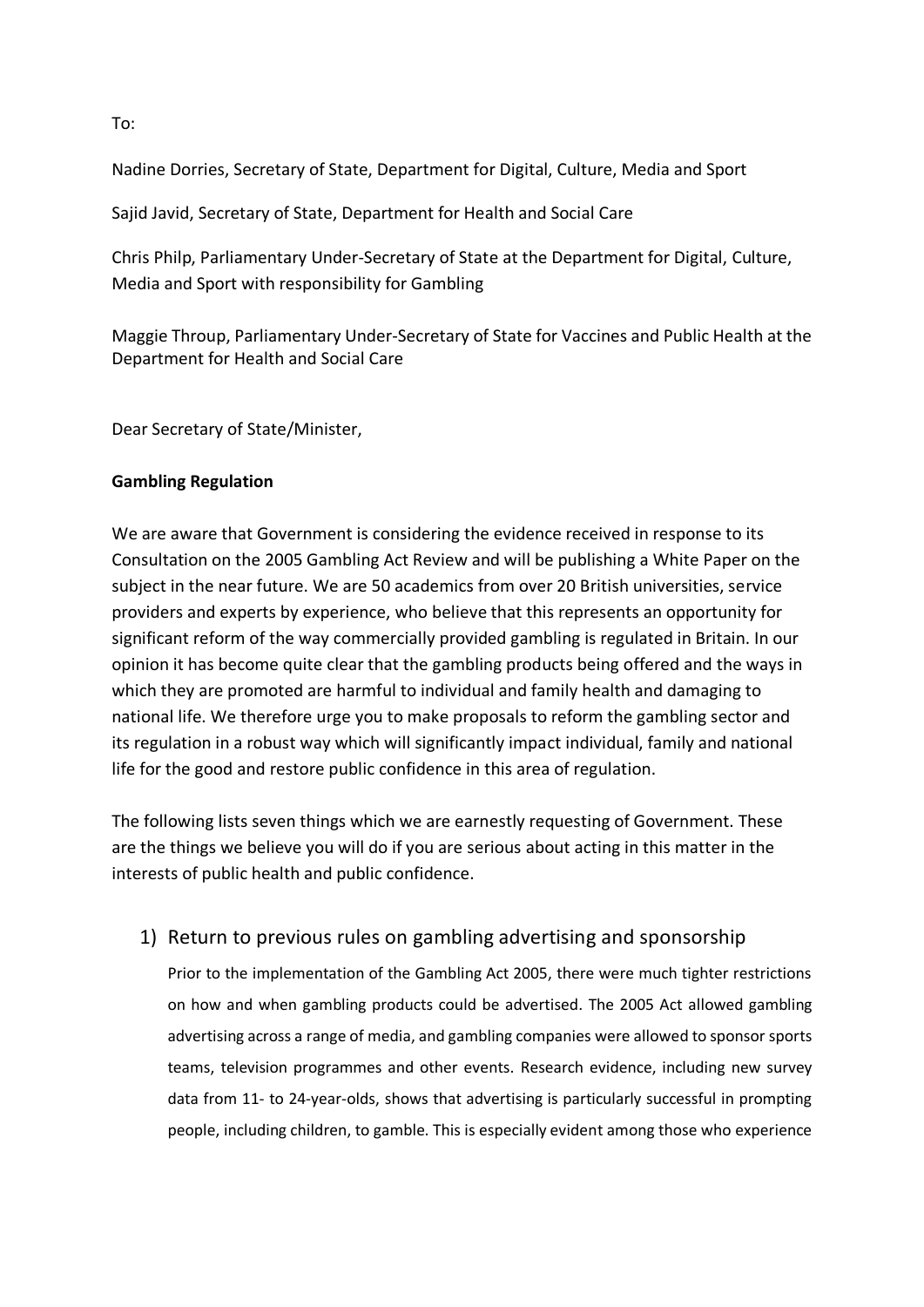gambling harms, the very group that the 2005 Act states should be protected from harms. We believe a return to the previous regime is badly needed.

# 2) Prevent gambling companies and their affiliates from exploiting customer data to encourage players to increase their gambling

Operators collect substantial personal and therefore sensitive data on consumers for commercial purposes. This includes profiling to maximise engagement and profit, "winning back" lost customers based on future earning value, and use of targeted marketing strategies, including offering incentives, promotion and cross-selling of products. These sophisticated strategies do not discriminate between consumers who can or cannot afford to use these products or their vulnerability to longer-term harms; it is motivated by and focused upon profit. Further, these practices are not transparent, and it is almost impossible for any consumer to understand what data is being processed, by whom, and how it will be used.

Behavioural tracking should be used for the purposes of customer protection only. Data should be collected and then shared with an independent third party to undertake profiling activities capable of identifying gamblers at risk of harms or engaging in harmful patterns of play. This information should be shared back with the operators who should then be placed under a further duty to protect these customers by limiting stakes, spend, and losses. Ideally, this insight would be shared across operators to prevent gamblers moving to new platforms. In addition, consumers should not be sent direct marketing for different products to those which they currently use.

We believe that marketing should be strictly controlled by individual companies and subject to tight regulation which is scrutinised by the regulator instead of the current system of largely self-regulated codes of conduct. Affiliate marketing falls under the promotion of gambling, and so would come under the recommendations outlined above i.e. all gambling promotion would return to the pre-2005 level and should cease.

3) Reduce risk of harm by making mandatory independent safety/social impact checks on all existing and new gambling products, their structural characteristics and promotion methods

There is overwhelming evidence that gambling products contain a range of design features which encourage faulty cognitions and/or increase game intensity, and act as inducements to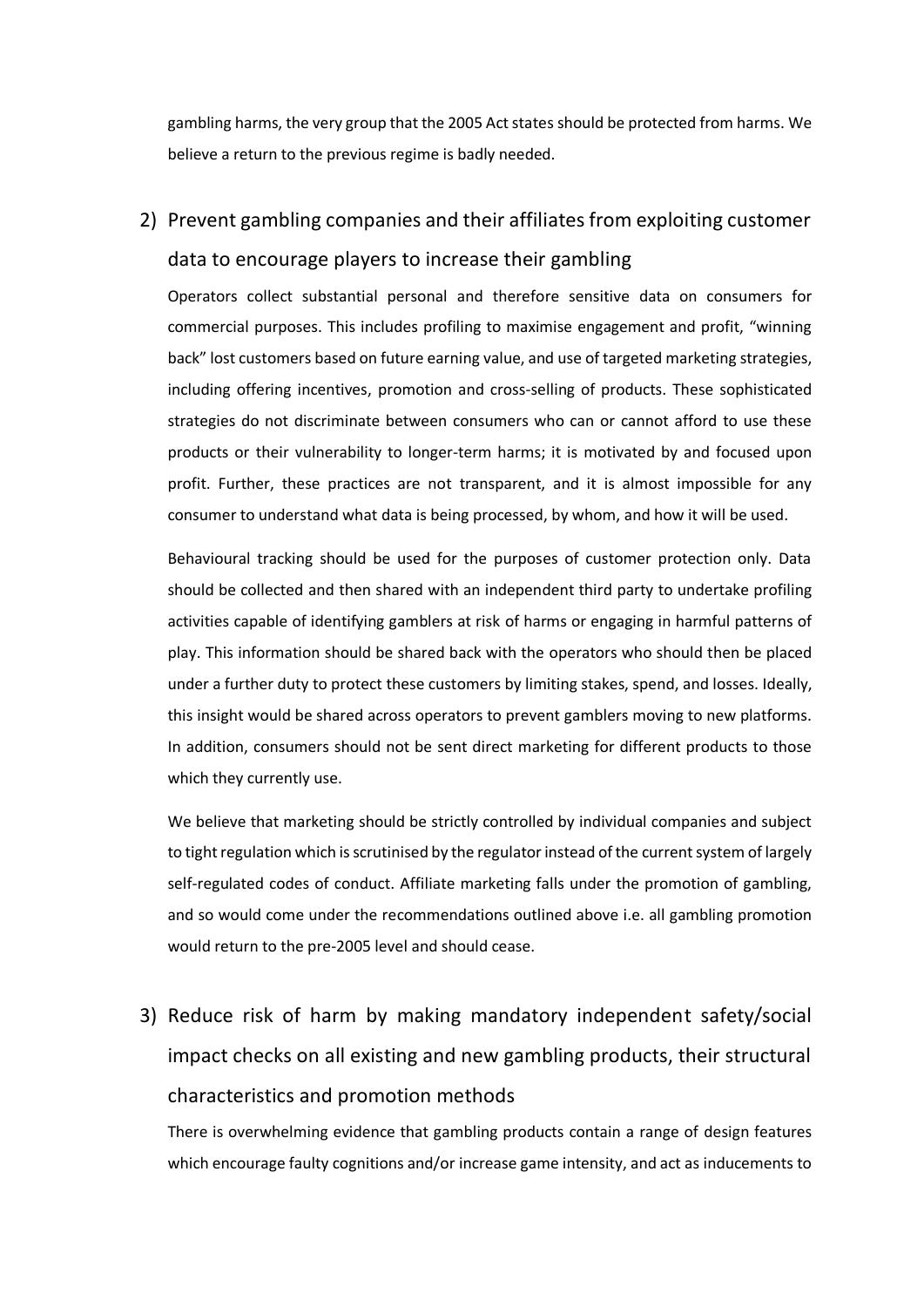engage in gambling and to prolong gambling sessions and expenditure. Such features include: increased sizes of stakes and jackpots, and speed of play, auto-play, near misses, LDWs (losses disguised as wins), use of arousing visual and auditory stimulation, supposedly 'free bets', bonuses which match customer deposit amounts, loyalty points exchangeable for prizes, 'free plays' giving the opportunity to practice for free or with very small stakes, and various other bonuses such as deposit, welcome, VIP, loyalty, and reward bonuses. These are all characteristics which facilitate the development of habitual play and increase the risks of longer-term harms.

Beyond the games themselves, online and offline services offering rapid switching between different forms of gambling, and the practice of cross-selling between forms of gambling, e.g. from 'softer' to 'harder' forms, facilitate continuous, high frequency gambling. Their use should be prohibited where possible and otherwise drastically reduced. At the same time all existing, and any proposed new form of gambling, mode or type of venue, payment method, or alterations to any of these, should be subject to a full health and social harms risk assessment. This might be done: by amending the Act to give Ministers power to only approve any activity which has the characteristics of gambling if it falls below a certain harm indicators threshold; *or* by having an immediate independent review of how products are regulated and tested for safety, with all products having to be proven as safe before they can be marketed; *or* by establishing a category system to cover a full range of existing and new gambling, both remote and land-based, subject to regular review (as the Lords Select Committee, the APPG and the Social Market Foundation reports, respectively, recommended). The recommendations from such safety testing or reviews would be subject to enforcement by the regulator.

#### 4) Restrict all commercial gambling to over 18s

The protection of children and young people from gambling harm should be a top priority. The official estimate of the number of under-18s who are experiencing gambling problems is 55,000. Around half of gambling undertaken by children aged 11-16 is on commercial and agerestricted forms of gambling. This is unacceptable and it makes clear that current measures are ineffective in protecting children. The Avon Longitudinal Study of Parents and Children provides evidence that teenage gambling can, in line with other high-quality evidence, become habitual and resistant to the accumulating costs to individuals' social and educational well-being, persisting into adulthood. Evidence from other public health contexts suggest that age limits are one of the most effective methods of harm reduction. There should be a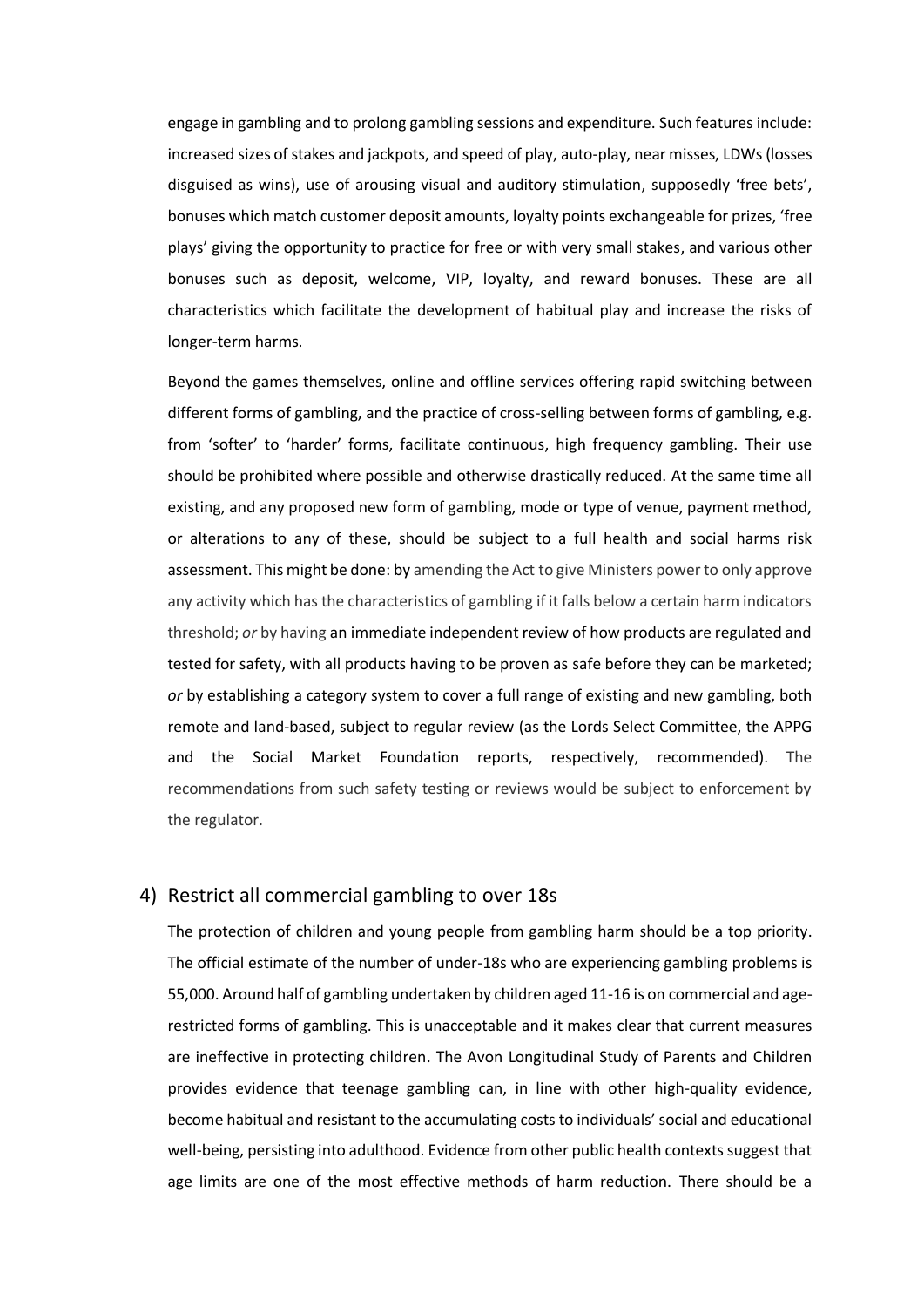minimum age of 18 years for all gambling, including category D machines, about which the 2001 Gambling Review Body was particularly uneasy, and for gambling-like activities within digital games. This would give a clear and consistent message to children and young people, parents and carers, operators and the general public, that commercial gambling is an adultonly activity which carries heightened risks, especially for children and young people. Serious consideration should be given as to whether the age limit for the highest risk products should be increased still further.

### 5) Enact effective ways to ensure that customers do not experience financial harms from gambling

Financial harm, including debt, is recognised as one of the principal areas of gambling-related harm. Evidence suggests that responsible gambling interventions, to support customers' selfcontrol, have only limited efficacy. We need better ways to deal with the excessive price (as gambling 'losses') which many individuals pay for their engagement with commercial gambling. Two ways have been suggested. One is 'affordability checks', favoured by the All Party Parliamentary Group on Gambling Harms and the House of Lords Select Committee on the social and economic impact of the gambling industry. An alternative, operating in a number of European countries, is the setting of maximum allowable loss limits per hour, day, week or month across operators. The Social Market Foundation has produced a detailed proposal which would combine the two approaches. A method of controlling gambling losses, which does not simply rely on the gambler's self-control, must be found. This will not be easy and will take time to set up, requiring as it does detailed collaboration between operators, financial institutions and individuals. Other policies should not be delayed in the meantime.

### 6) Introduce a statutory levy, to cover prevention, treatment and research administered by an independent statutory body

There is widespread call for reform of the system for funding gambling prevention, treatment and research (PT&R) in Britain. Concerns have persisted since the enactment of the 2005 legislation and have never been addressed adequately. Now is the time to resolve this longstanding weakness and provide a sustainable basis for research, prevention and treatment. A substantial increase in the availability of funds is required but, equally important, is a radical change to the current system for allocating funds in order to guarantee the independence from industry influence. The current voluntary industry levy does not provide that guarantee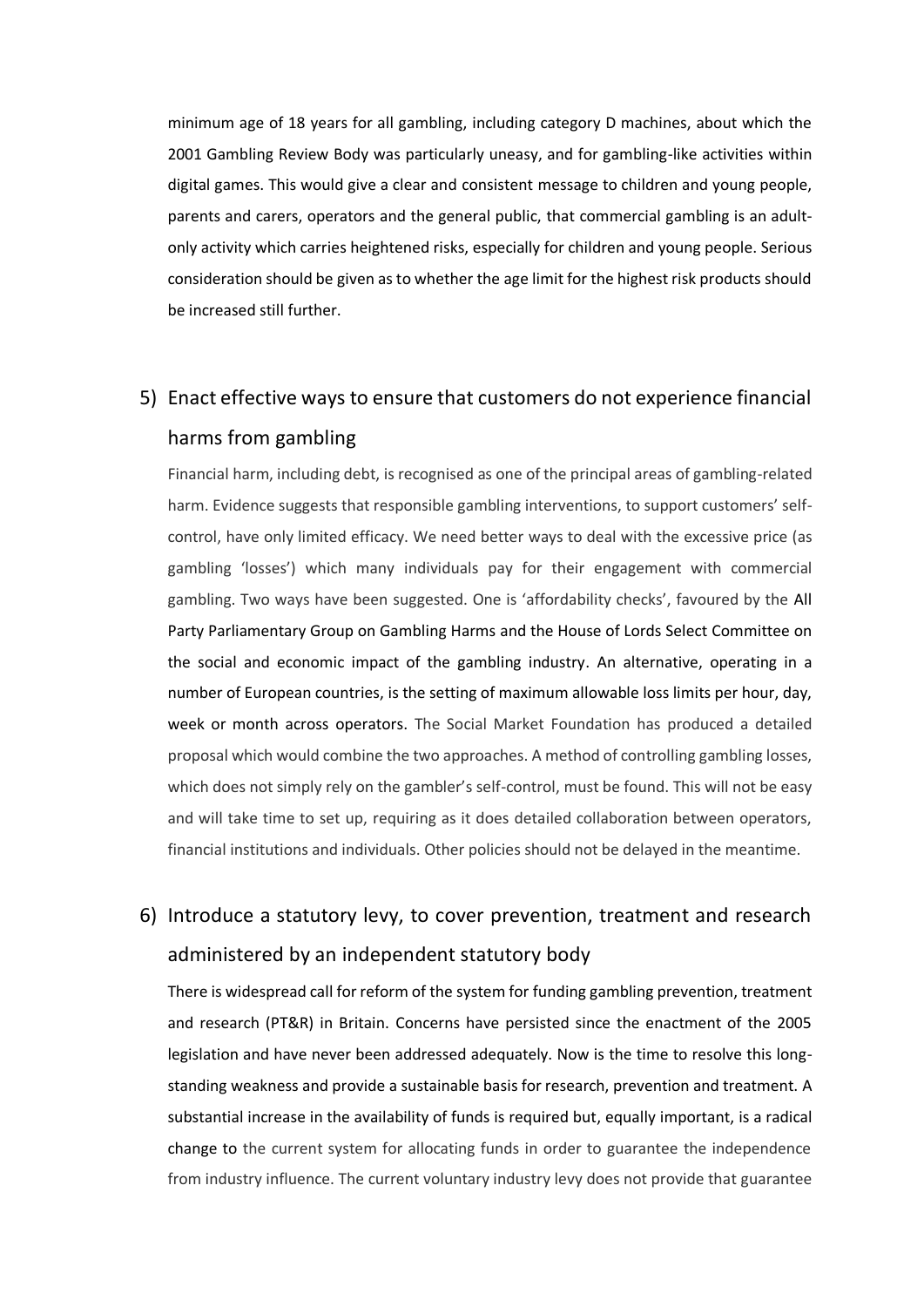and is therefore not fit for purpose. Furthermore, there is wide suspicion of the role played by an organisation like GambleAware in distributing funding, on account of its industry origins and perceived closeness to the industry. These concerns have not been and are unlikely to be alleviated. Government should face up to its responsibility to adequately fund gambling PT&R. This could be achieved by funding through general taxation, through hypothecated taxation or through the implementation of a mandatory levy on industry. Any of these actions would establish the field as an essential one, equivalent to others of public health importance, independent of the industry. However, with all options, the amount of money raised would need to be substantially higher than currently in order to adequately cover needs and to bring spending on PT&R more in line with other countries. Most importantly, any funding should be administered by a body that is completely independent of the industry or the regulator, such as UK research councils, which regularly issue rapid response calls for pressing issues. This ensures maximum transparency, competition and collaboration and quality within the field.

# 7) Put in place a national system of early identification of and support for those experiencing gambling harms

The NHS and the Department for Health and Social Care must now play the major role in the treatment of gambling disorder. The NHS Long Term Plan for a national network of specialist NHS services for treatment of gambling disorder is very welcome. However, most gambling harm does not present itself to specialist services. For many people, gambling problems are connected to mental health problems, alcohol or drug problems, physical health problems, domestic abuse, family problems, debt, poverty and sometimes crime. Cumulatively, these burdens blight lives. Steps are needed to increase the awareness of, and early identification of, gambling harm by frontline service-providing agencies and staff, particularly in primary healthcare, social care, and specialist mental health care. Help for gambling problems also needs to be incorporated into services, including all-tiers of educational establishments, for children and young people. Attention also needs to be paid to the particular needs of women and of Black and Minority Ethnic groups and other vulnerable groups.

Gambling can incur profound and long-standing harms in people who do not engage with services and only gradually come to acknowledge the resulting damage to their lives. So, early and preventive interventions targeted at risky gambling are as important. An effective national system to combat gambling harm must embrace a variety of approaches, ranging from hospital or community residential facilities at the more intensive end of the spectrum,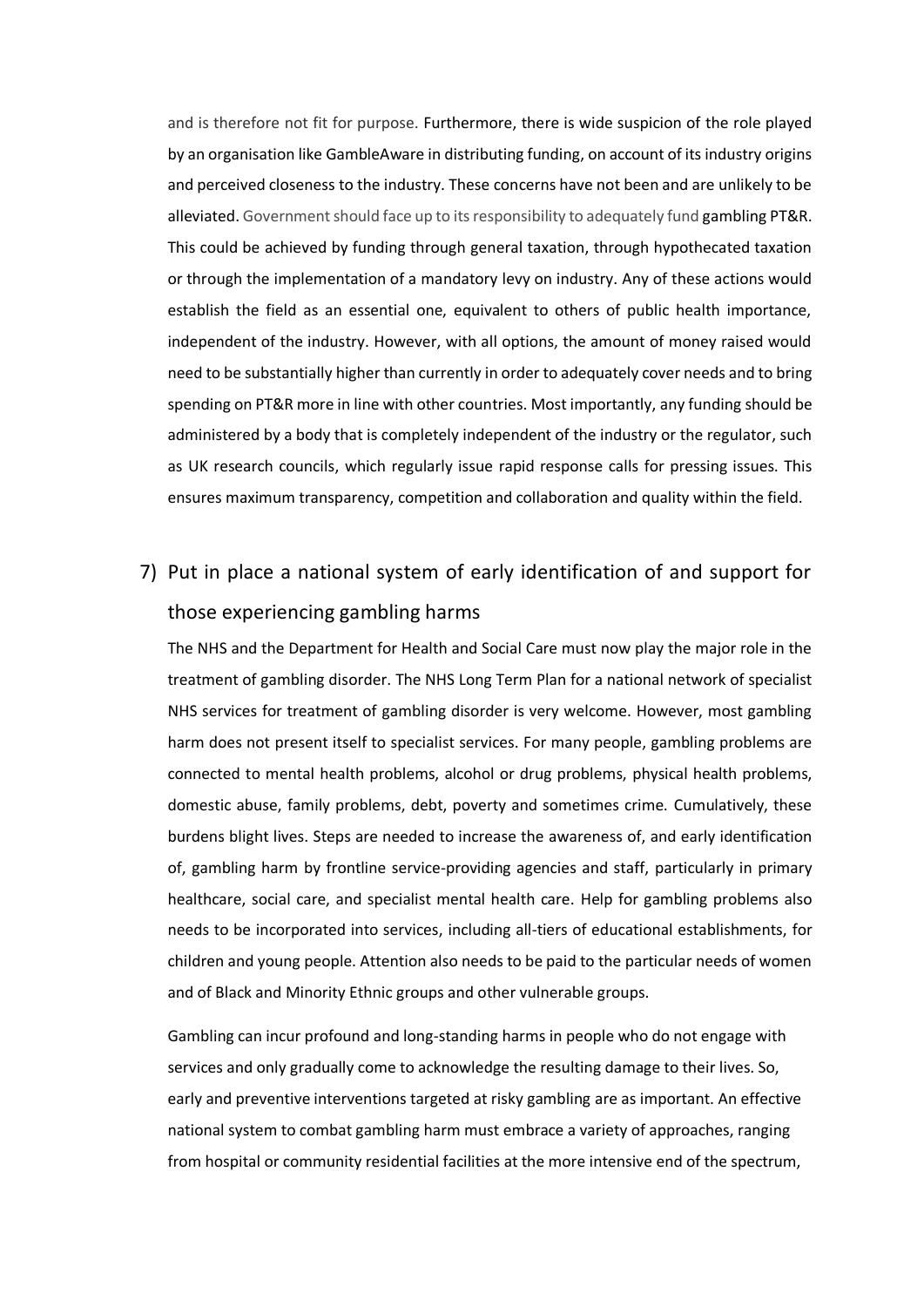to brief, early interventions, telephone helplines and online support at the other extreme. The involvement and support of those, especially close adult and child family members, harmed by another's gambling problems, should always be part of the total service, as well as peer support, lived experience, and mutual aid.

Jim Orford, Emeritus Professor of Clinical and Community Psychology, University of Birmingham/Visiting Professor of Gambling Studies, King's College London, [j.f.orford@bham.ac.uk](mailto:j.f.orford@bham.ac.uk)

Heather Wardle, Adam Smith Lord Kelvin Reader in Social Sciences, School of Social and Political Sciences, University of Glasgow, heather.wardle@glasgow.ac.uk

Matthew Gaskell, NHS Northern Gambling Service, Leeds and York Partnership NHS Foundation Trust, matthew.gaskell@nhs.net

James Banks, Sheffield Hallam University Paul Bebbington, University College London David Best, University of Derby Henrietta Bowden-Jones, University of Cambridge Matthew Broome, University of Birmingham Christopher Bunn, University of Glasgow Emma Casey, Northumbria University Rebecca Cassidy, Goldsmiths, University of London Joht Chandan, University of Birmingham Alex Copello, University of Birmingham Edward Day, University of Birmingham Fiona Dobbie, University of Edinburgh Carolyn Downs, Lancaster University Simon Dymond, Swansea University Alan Emond, University of Bristol Sir Ian Gilmore, University of Liverpool Frankie Graham, BetNoMore Cindy Gray, University of Glasgow Alice Hoon, Swansea University Kate Hunt, University of Stirling